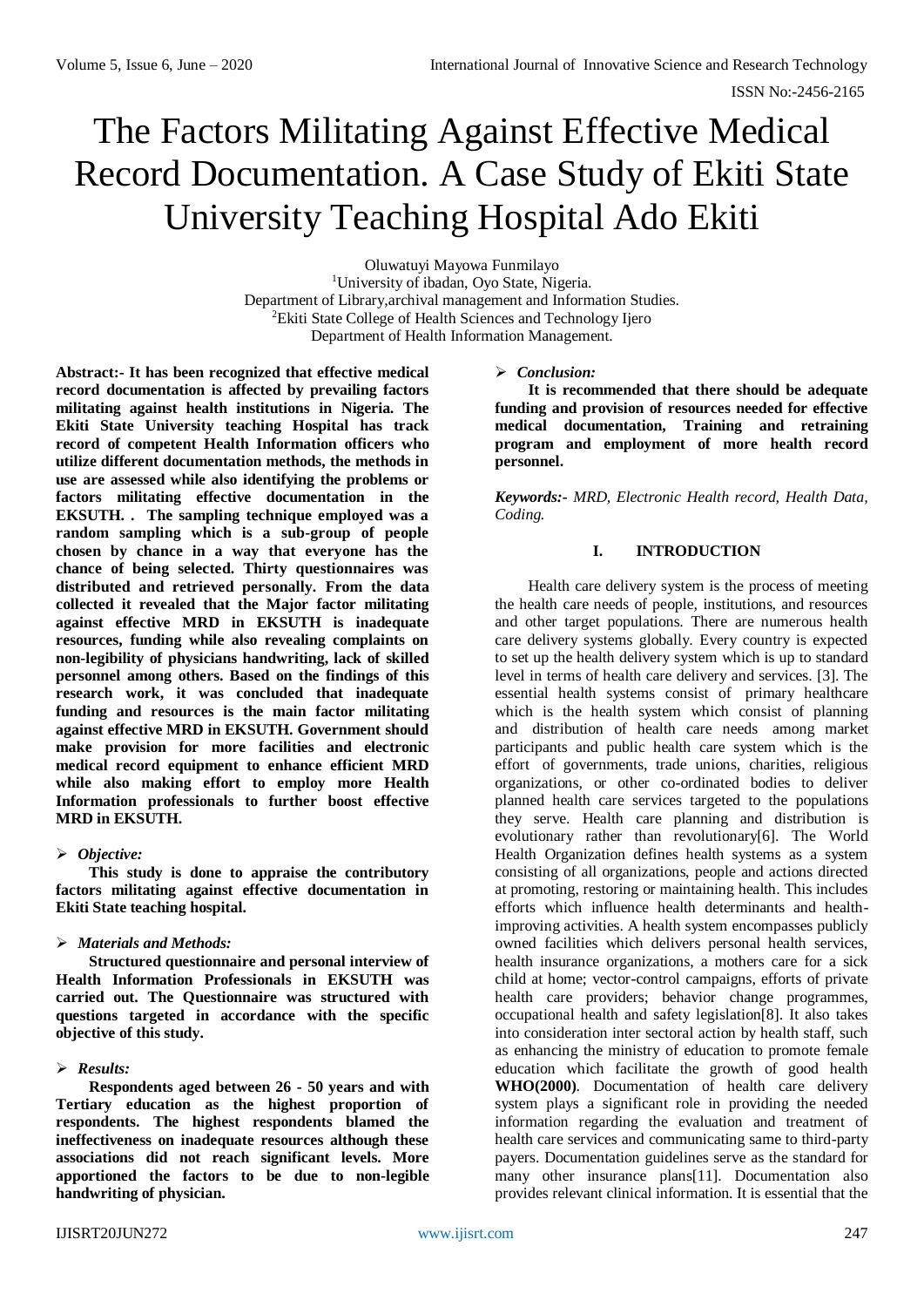#### ISSN No:-2456-2165

documents note and reports are clear, legible and that it efficiently conveys all of the essential information required for clinical management and reimbursement[12]. The study seeks to proffer an appraisal of the factors militating against effective documentation in health delivery system in EKSUTH. World Health Organization defines health systems as a system consisting of all organizations, people and actions directed at promoting, restoring or maintaining health. This includes efforts which influence health determinants and health-improving activities. A health system encompasses publicly owned facilities which delivers personal health services, health insurance organizations, a mother's care for a sick child at home; vector-control campaigns, efforts of private health care providers.

#### *Statement of the Problem*

The challenge facing documentation relates certain factors inadequate skilled manpower, lack of efficient technology, lack of financial resources to adopt<br>modern technology which promote effective modern technology which promote effective documentation, lack of information technology skill among others. Consequently the problem confronting the study is to appraise the factors militating against effective documentation in health delivery system in Ekiti State University Teaching Hospital Ado Ekiti.

## *Objectives of the Study*

The Main Objective of the study is to appraise the factors militating against effective documentation in health delivery system. A case study of EKSUTH Ado Ekiti; The

specific objectives include: To find out if there are proper documentations of health delivery system in Ekiti State University Teaching hospital. To investigate the impacts of effective documentation of health delivery system in Ekiti State University Teaching Hospital. To identify the factors militating against effective documentation of health delivery system in Ekiti State University Teaching Hospital.

- *Research Questions*
- Are there proper documentations of health delivery system in Ekiti State University Teaching hospital?
- What are the impacts of effective documentation of health delivery system in Ekiti State University Teaching Hospital?
- What are the factors militating against effective documentation of health delivery system in Ekiti State University teaching hospital?

#### **II. METHODOLOGY**

## *Study Area*

Ekiti State University Teaching Hospital is located at Ado-Iworoko-Ifaki Road, Ado Ekiti, Ekiti This was established in 2008. *Built by the State Government in 2008.* Formerly known as The University Teaching Hospital, this is a tertiary health facility affiliated with Ekiti State University, that provides secondary and tertiary medical care, and is also involved in the training of high and middle level manpower for the health industry.



Fig 1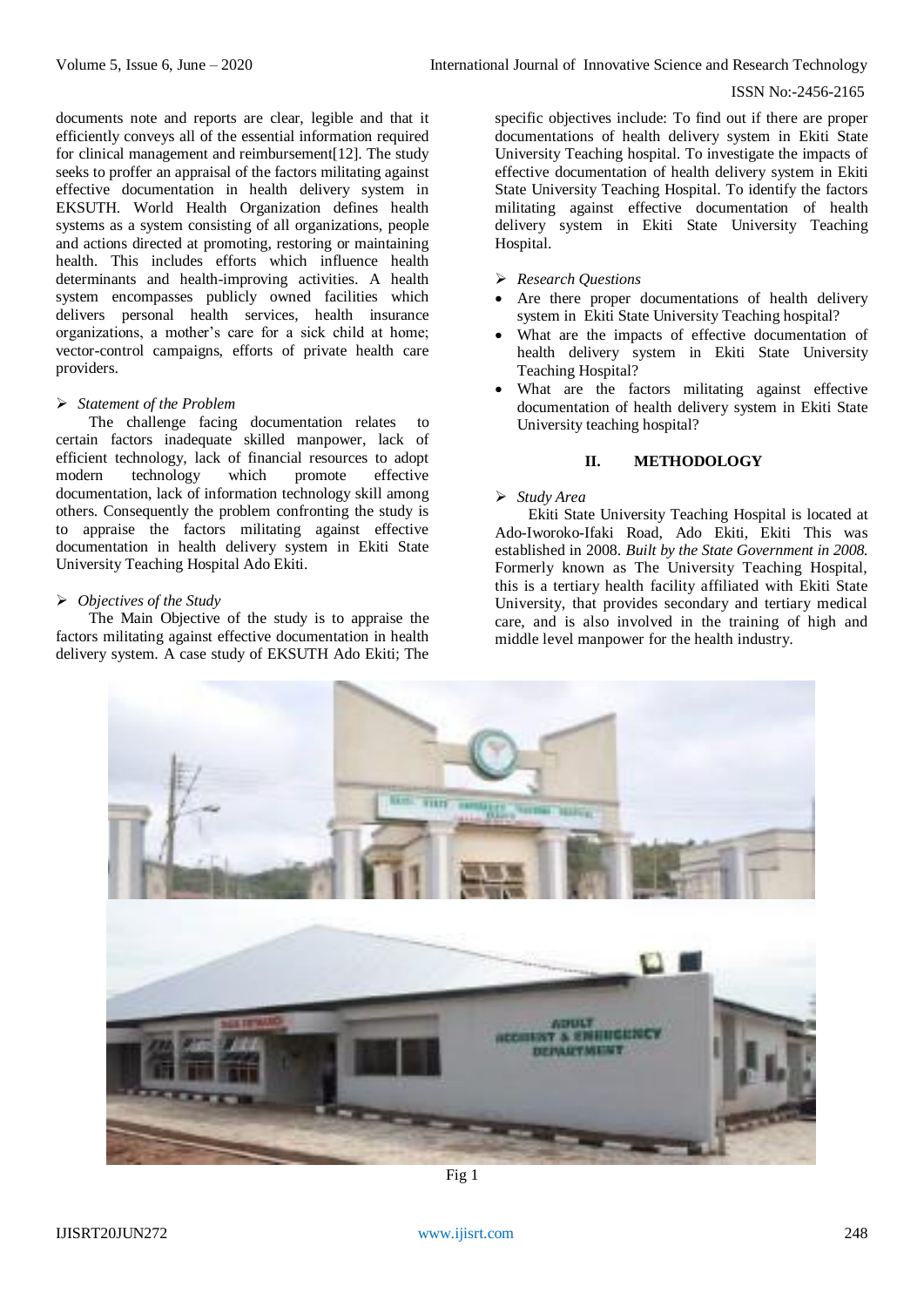*Population of the Study* The Health Information Management Department Health Record Officer =13 Health Record Technician =50 Health Record Asst. =2 Total =  $65$ 

*Sampling*

The sampling technique employed was a simple random sampling which is a subset of individuals chosen randomly and entirely by chance such that each individual has the same probability of being selected in the sample. Thirty questionnaires was distributed and retrieved personally.

# **III. RESULT**

Table 1 shows Age, Sex, Education and Grade level of Medical Record Professionals sampled in EKSUTH.

|                   | AGE       | <b>SEX</b>    | <b>EDUCATION LEVEL</b> | <b>GRADE LEVEL</b> |  |  |
|-------------------|-----------|---------------|------------------------|--------------------|--|--|
| <b>RANGE</b>      | $26 - 50$ | <b>FEMALE</b> | <b>TERTIARY</b>        | $7 - 10$           |  |  |
| <b>HIGHEST</b>    | 23        |               | 30                     | 26                 |  |  |
| <b>FREOUENCY</b>  |           |               |                        |                    |  |  |
| <b>PERCENTAGE</b> | 76.6      | 56.6          | 100                    | 86.6               |  |  |
| .                 |           |               |                        |                    |  |  |

Table 1

Table 2 shows

- Responses on the method of MRD in EKSUTH
- Wether MRD in EKSUTH is reviewed in Chronological order
- Wether MRD in EKSUTH reveal continuum patient care
- Wether MRD is done effectively in EKSUTH

|                   | <b>MEANS OF MRD</b><br><b>IN EKSUTH</b> | <b>MRD IN EKUSTH</b><br><b>REVEIWED IN</b><br><b>CHRONOLOGICAL ORDER?</b> | <b>MRD IN EKUTH</b><br><b>REVEAL CONTINUM</b><br><b>PATIENT CARE?</b> | <b>MRD DONE</b><br><b>EFFECTIVELY IN</b><br><b>EKSUTH?</b> |
|-------------------|-----------------------------------------|---------------------------------------------------------------------------|-----------------------------------------------------------------------|------------------------------------------------------------|
| <b>RESPONSE</b>   | <b>BOTH</b>                             | <b>YES</b>                                                                | <b>YES</b>                                                            | <b>YES</b>                                                 |
|                   | ELCTRONIC AND                           |                                                                           |                                                                       |                                                            |
|                   | <b>MANUAL</b>                           |                                                                           |                                                                       |                                                            |
| <b>HIGHEST</b>    | 24                                      | 30                                                                        | 30                                                                    | 25                                                         |
| <b>FREQUENCY</b>  |                                         |                                                                           |                                                                       |                                                            |
| <b>PERCENTAGE</b> | 80                                      | 100                                                                       | YES                                                                   | 83.3                                                       |

Table 2



Fig 2:- shows the method of MRD in use in EKSUTH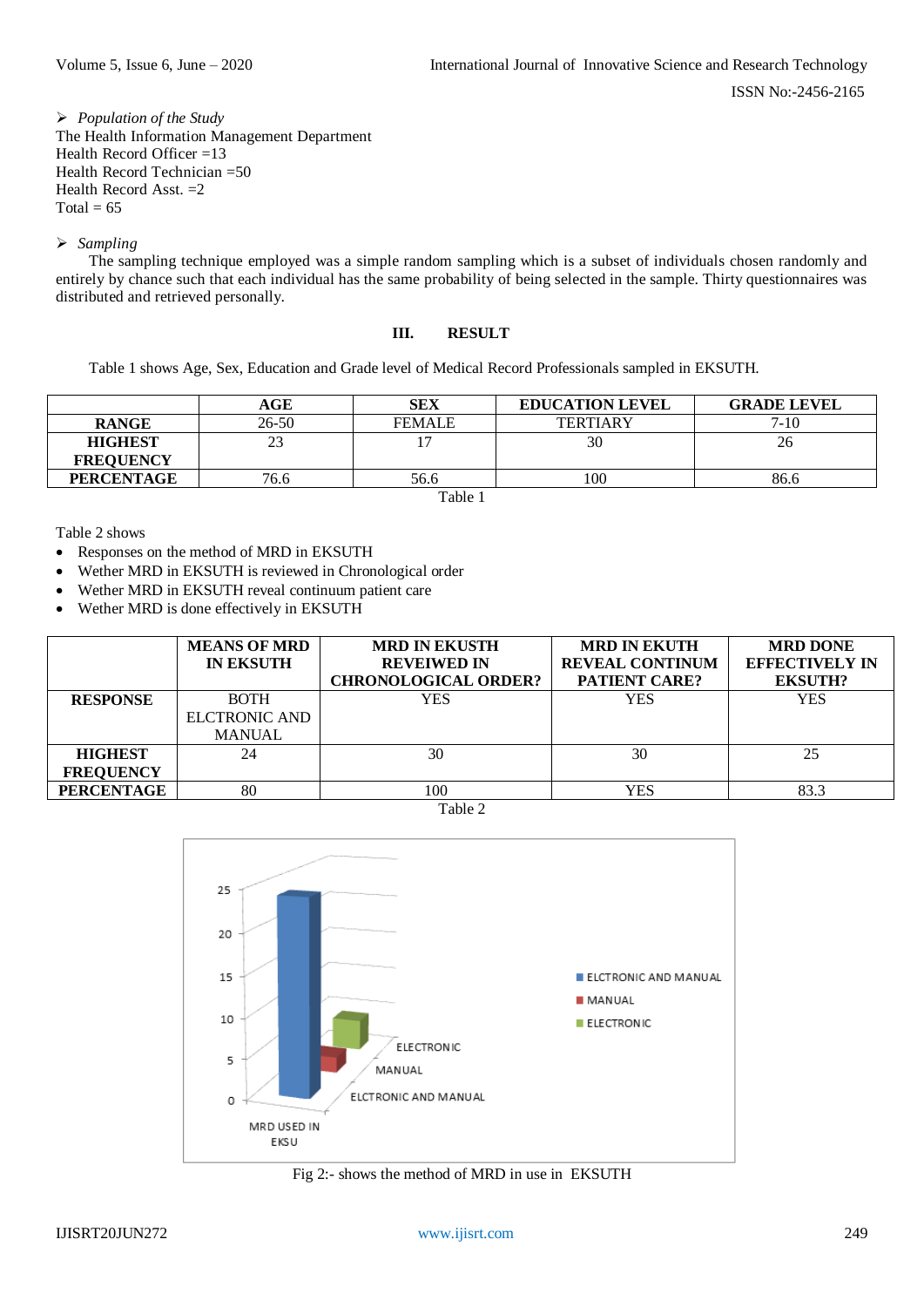Table 3 Shows responses on the rating of MRD in EKSUTH, The impact of Poor MRD, Factors militating against effective MRD in EKSUTH and possible solutions.

|                   | <b>RATING MRD IN</b><br><b>TERMS OF</b><br><b>EFFCTIVENESS</b><br><b>AND EFFICIENCY</b><br><b>IN EKSUTH</b> | <b>IMPACT OF POOR</b><br><b>MRD IN EKSUTH</b> | <b>FACTROS</b><br><b>MILITTATING</b><br><b>AGAINST</b><br><b>EFFECTIVE MRD</b><br><b>IN EKSUTH</b> | <b>SOLUTIONS TO</b><br><b>ENHANCE</b><br><b>EFFCETIVE MRD</b><br><b>IN EKSUTH</b> |
|-------------------|-------------------------------------------------------------------------------------------------------------|-----------------------------------------------|----------------------------------------------------------------------------------------------------|-----------------------------------------------------------------------------------|
| <b>RESPONSE</b>   | <b>EFFECTIVE BUT</b>                                                                                        | <b>POOR FOLLOW UP</b>                         | <b>INADEQUATE</b>                                                                                  | <b>ADEQUATE</b>                                                                   |
|                   | <b>NOT EFFICIENT</b>                                                                                        | <b>TREATMENT</b>                              | <b>RESOURCES</b>                                                                                   | <b>FUNDING AND ON</b>                                                             |
|                   |                                                                                                             |                                               |                                                                                                    | THE JOB TRANING                                                                   |
|                   |                                                                                                             |                                               |                                                                                                    | <b>PROGRAM</b>                                                                    |
| <b>FREQUENCY</b>  | 22                                                                                                          | 18                                            | 17                                                                                                 |                                                                                   |
| <b>PERCENTAGE</b> | 73.3                                                                                                        | 60                                            | 56.6                                                                                               | 70                                                                                |





Fig 3:- Shows the Effectiveness and Efficiency Measurement in Eksuth



Fig 4:- Shows Responses on Factors Militating Against Effective Mrd in Eksuth.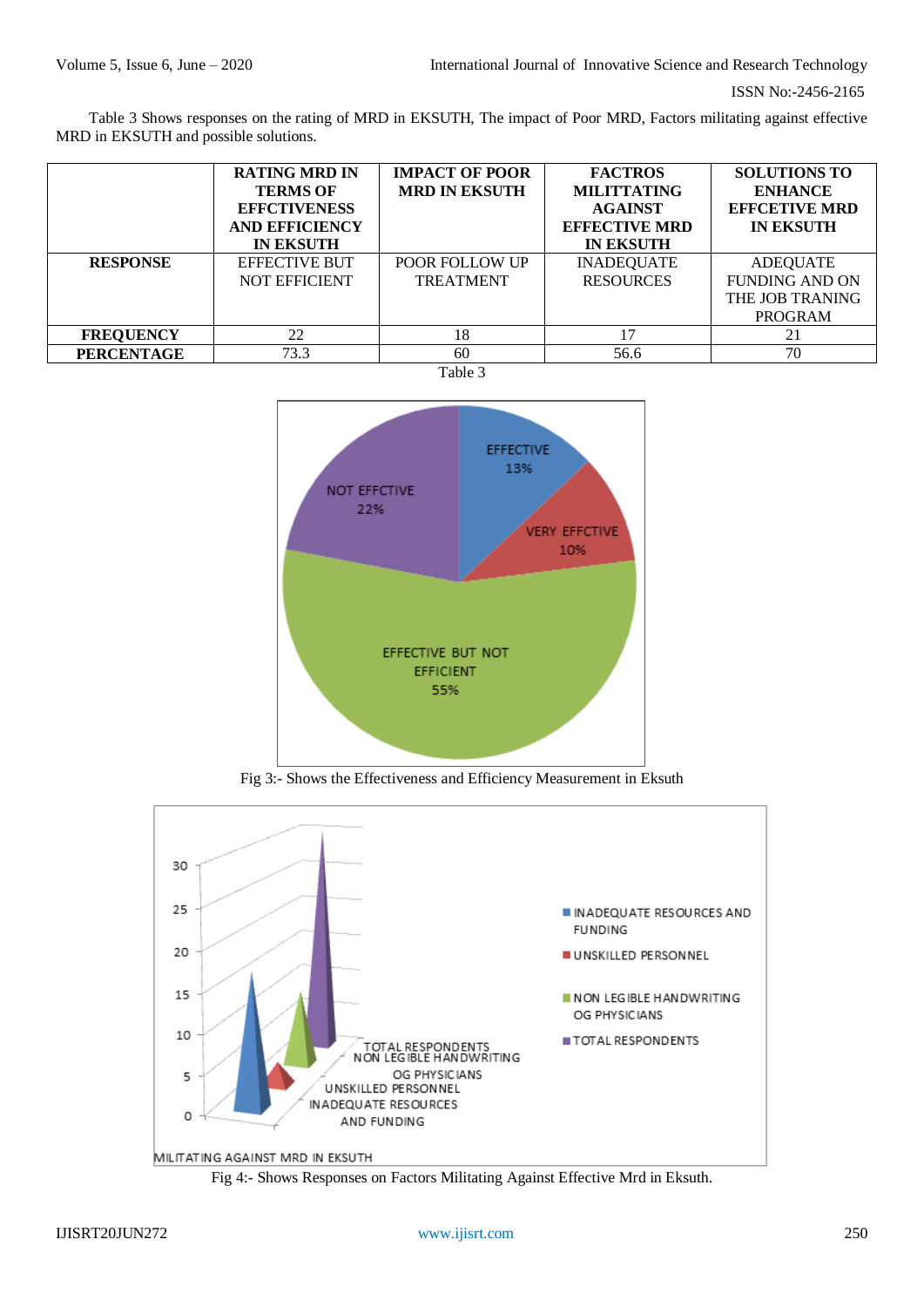

Fig 5:- Shows Responses on the Possible Impact of Poor Mrd in Eksuth

# **IV. DISCUSSION**

This study showed that the method of documentation used in EKSUTH is both Electronic and Manual with the highest number of the respondent in agreement on the importance of MRD in health care system. MRD in EKSUTH is reviewed in chronological order and it reveals continum in patient care. A visit to some departments, the assessment shows a level of effective MRD in EKSUTH with the highest confirming the claim of MRD in EKSUTH being effective but not efficient. It was also noted that poor MRD could lead to poor follow up treatment, lack of access to patient medical record and incomplete medical record of patient. From the data collected it revealed that the Major factor militating against effective MRD in EKSUTH is inadequate resources, funding while also revealing complaints on non-legibility of physicians handwriting, lack of skilled personnel among others.

## **V. CONCLUSION**

Based on the findings of this research work, it was concluded that inadequate funding and resources is the main factor militating against effective MRD in EKSUTH. Government should make provision for more facilities and electronic medical record equipment to enhance efficient MRD while also making effort to employ more Health Information professionals to further boost effective MRD in EKSUTH.

#### **REFERENCES**

- [1]. Personal Health Records. CMS. April 2011. [cited 2015September 22].
- [2]. Karp David, Huerta JM, Dobbs Claudia A, DukesDorothy l, Kenady Kathy. Medical Record Documentationfor Patient Safety..MIEC. [cited 2015 Sept 21]: Availablefrom: URL:http://www.miec.com/Portals/0/pubs/MedicalRe c.pdf
- [3]. Law and Physician Homepage. Medical Records inLitigation. [cited 2015 Sept 21]; Available from: URL:http://biotech.law.lsu.edu/Books/lbb/x187.htm
- [4]. Deepender Deswal, TNN. The Times of India. Haryanadoctors doctor 'legal' reports 2010 Dec 6; [cited 2015September 23]; Available from: URL:http://timesofindia.indiatimes.com/india/Haryan a-doctors-doctor-legalreports/articleshow/7050516.cms
- [5]. Thaindian News. Doctor jailed for issuing fake medicalcertificates. 2008 December 6 by IANS [cited 2015 July4]; Available from: URL:http://www.thaindian.com/newsportal/uncategor ized/doctor-jailed-for-issuing-fake-medicalcertificates\_100127982.html
- [6]. Medico-legal helpline [24X7 helpline]. Maintenance ofMedical records. 2008 June 15; [cited 2015 September 221: Available from: URL:http://medicolegalhelpline.blogspot.in/2008/06/ maintenance-of-medical-records.html
- [7]. Tiwari Satish, Baldwa Mahesh, Tiwari Mukul, KutheAlka. Textbook on Medicolegal Issue. 1st ed. NewDelhi: Jaypee Brothers Medical Publishers (P) Ltd:2012. p. 49-52.